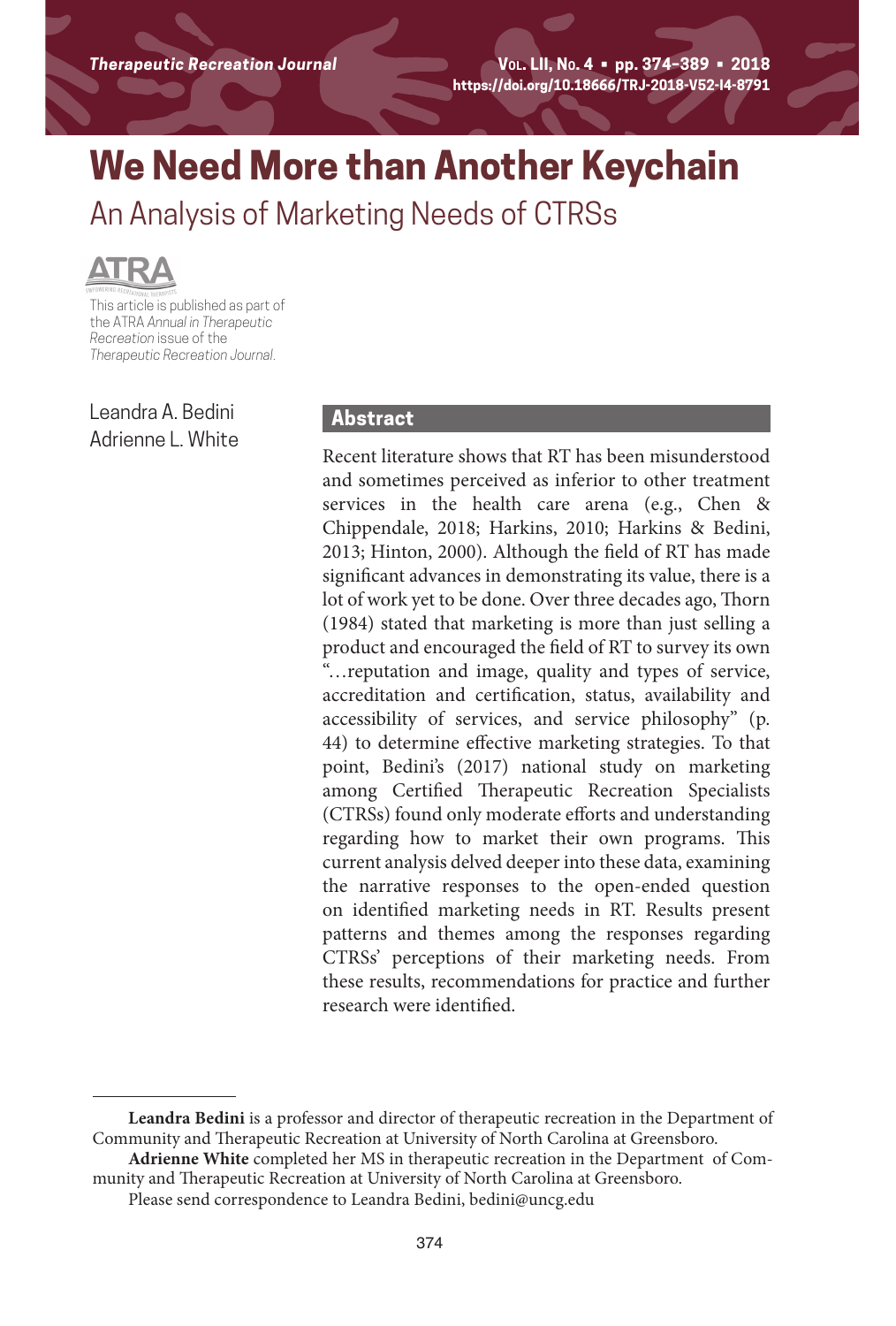# **Keywords**

*Marketing strategies, occupational prestige, recreation therapy*

Historically, the field of recreation therapy (RT) has had difficulties in terms of being perceived as a viable and effective treatment service within the health care arena. Although the field of RT has made significant advances in demonstrating it is more than a diversional service, it is still far from being universally accepted by potential consumers, related disciplines, and decision-makers as a goal-directed, efficacy-based, and outcome-driven treatment service. Professionals in and out of the field have shown that RT has been viewed as inferior to other treatment services by health care administrators (e.g., Harkins, 2010; Harkins & Bedini, 2013), as well as misunderstood and/or viewed negatively by some related therapies (e.g., Chen & Chippendale, 2018; Hinton, 2000; Vogeley, 2017).

Three decades ago, Thorn (1984) stated that RTs should research the perception of our field to understand, "discrepancies between the desired image and the actual image of therapeutic recreation" (p. 44). Within the last decade, however, RT professionals are still referring to the challenges the field faces for recognition and acceptance (e.g., Carter, Ashton, Hutchins, & Wolfe, 2016; DeVries, 2016; Dwulit 2017; Skalko, 2012) and offering myriad recommendations to address the image issue of the field (e.g., interprofessional collaboration, advocacy on the college level, higher entrylevel degree, evidence-based practice). None of the recommendations, however, has addressed specific strategies for how RT should market itself.

Thorn (1984) emphasized that the field of RT must step up to address increased competition and changes in the landscape of health care, suggesting that RT should survey its own strengths and weaknesses including, "reputation and image," among other things (p. 44) to determine effective marketing strategies. Unfortunately, little research has been done in the last 30 years to address these issues with regard to marketing the field of RT. A national study by Bedini (2017) examined the status and extent of marketing by CTRSs. Findings of the quantitative portion (marketing efforts) indicated that CTRSs have inconsistent approaches, only a moderate understanding about how to market their programs, and limited knowledge about what resources might be available to help them in their marketing efforts. One of the open-ended questions specifically asked respondents of the overall study to share their perceived marketing needs. Over half of the respondents answered this question. The responses to this question are the focus of this article.

## **Literature Review**

#### Occupational Prestige

Thorn (1984) stated that the image of an RT department is related to "attitudes toward the services provided and the profession providing these services" (p. 46). He suggested that the field should "embark on a feasible plan to improve these image gaps" (p. 44) between the desired image and the actual image of RT. He went on to suggest that the field's services "must be evaluated according to their relevance, execution, and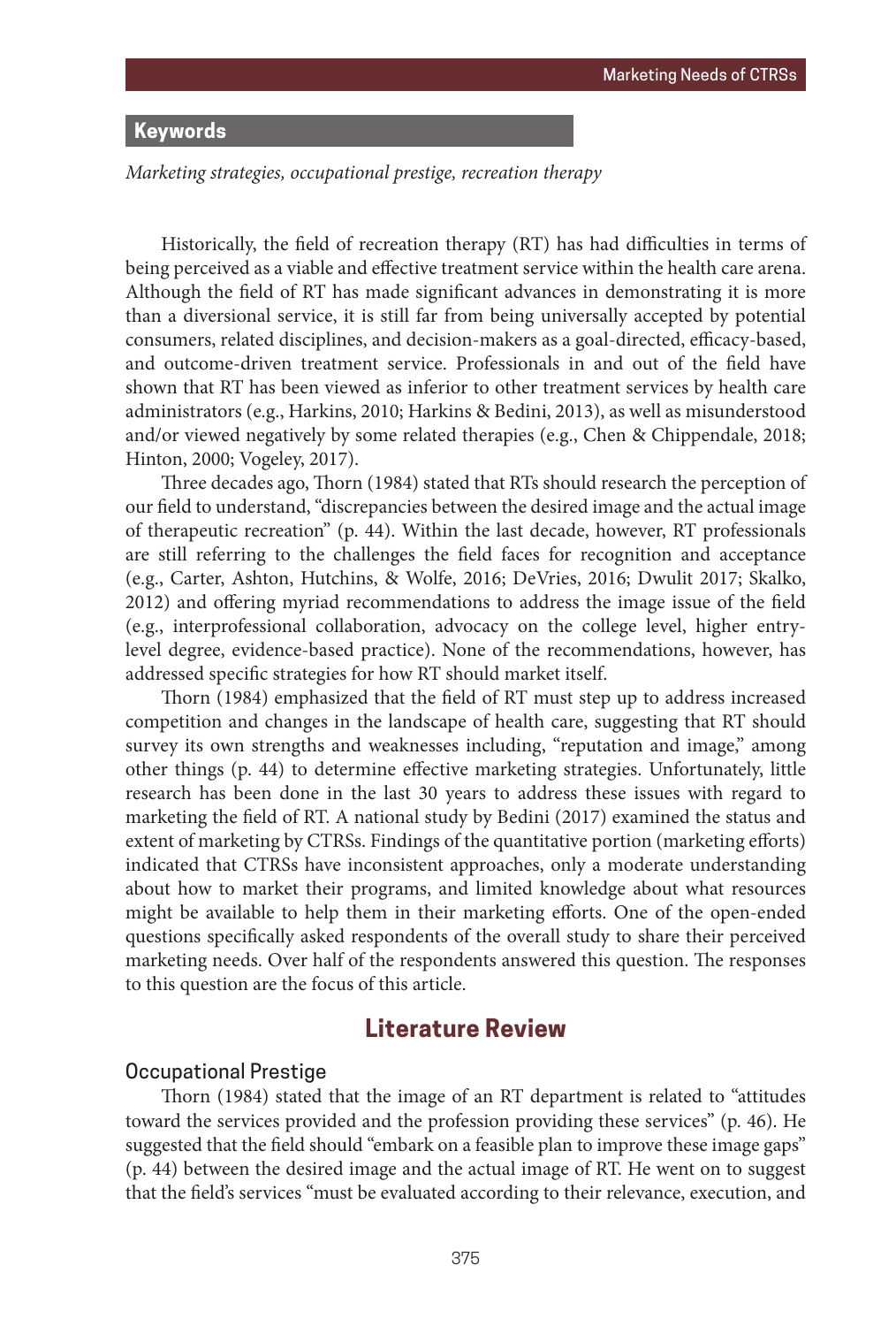effectiveness" (p. 44). Unfortunately, the field of RT sometimes struggles to provide these factors at pre-professional as well as professional levels of practice.

Rosoff and Leone (1991) described the concept of "occupational prestige," which indicates how a profession is judged for legitimacy. According to the authors, occupational prestige is often based on three major indicators, "…high pay, high social value, with the greatest training" (p. 322). Although the field of RT is currently resolving the debate regarding entry-level training in RT, movement toward this resolution will require time-consuming system changes. Similarly, orchestrating increases in RT salaries would be dependent on many factors, most of which depend on whether RT is perceived as an effective and essential service. Making progress in establishing the social value of RT, however, might be the most feasible and immediate approach to improving RT's occupational prestige. It is likely, then, that until the field of RT is seen universally by potential consumers, administrators, and related treatment services as a profession that demonstrates significant impact on client outcomes, equivalent to that of sister therapies, RT will receive less professional recognition and be viewed as less prestigious than our competing treatment services.

In the past, RT has unintentionally fallen victim to being perceived as "second class" citizens in the health care arena. For example, Smith, Perry, Neumayer, Potter, and Smeal (1992) examined interprofessional perceptions between RT and occupational therapy (OT). They found that not only did OTs rank themselves higher than RT professionals, but RTs also ranked themselves lower than they ranked OTs. Similarly, in a study on occupation prejudice, Hinton (2000) found that occupational prejudice toward RT existed from other therapies, but most significantly from physical therapy (PT) and OT. In addition, she examined perceptions of occupational prestige among these therapies, finding that PTs and OTs were ranked (including by themselves) the highest and RT the lowest. Hinton concluded that lack of knowledge of education and training required of RTs were main factors for occupational prejudice toward RT.

Today, studies show that RT is still misunderstood. Harkins and Bedini (2013) examined the perception of the field of RT from 347 health care administrators in North Carolina (NC). They found that the majority of respondents believed they knew what RT was, but later presented incorrect statements such as suggesting that other professionals and non-professionals provided RT at their facility—51% stated they used volunteers to provide RT services. Overall, results showed that the majority of the administrators in NC were not aware of what the field does, the credentials CTRSs hold, or that other disciplines are not trained to do what RTs do. Although administrators from only NC were surveyed in this study, the results are troubling considering that NC is uniquely situated in terms of the presence and quality of RT: it has the second most CTRSs in the country (McNeal, 2018), is one of four states with licensure in RT, has two state-wide TR/RT organizations, and has eight universities offering a bachelors degree in the field and two 2-year colleges with TR/RT curricula. If administrators in NC were uninformed about RT, then it is likely that other states experience similar or even greater misconceptions.

Similarly, the field of OT still seems to view RT as ancillary and not equivalent. Chen and Chippendale (2018) proposed using leisure as an end as well as a means in the practice of OT. They posited that, "The occupational therapy profession should take every advantage of these new positive changes in health care legislation to keep expanding its focus on leisure as a goal of intervention" (p. 3). They also noted that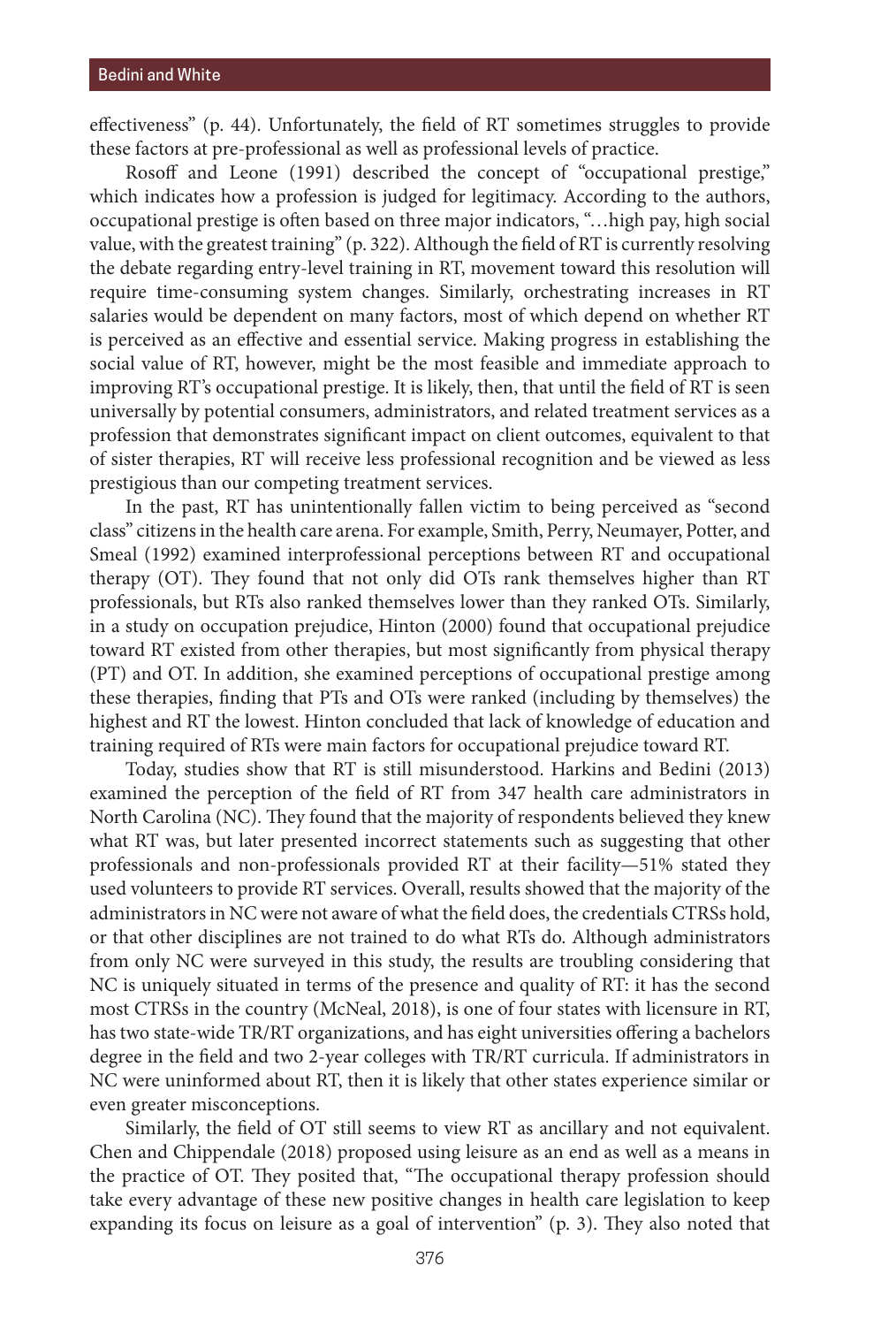the main obstacle is the "overlap" with RT stating that, "occupational therapists have unique knowledge and insight that differ from those of recreational therapists" (p. 3). In addition, DeVries (2016) described a session at a national RT conference where participants (CTRSs) noted that they, "…felt they were not treated as equal to other health care colleagues and that there was a perceived lack of clarity of their job by others" (p. 12).

Zhou (2005) examined occupational prestige from the perspective that "claims of legitimacy and appropriateness" are dependent on objectivity, which is based on reasoning that is "immune from artificial manipulation motivated by self-interests" (p. 95). To enhance the occupational prestige of RT, the field must be careful to avoid comparisons with other treatment services and focus on its own objective strengths instead. Thorn (1984) suggested that the image of an agency is based on the services provided and the professions providing those services. He stated that a positive image of these two components will attract others to the field, while a negative image will serve to compromise and deter.

Calls for improving aspects of RT practice are many and have resulted in research that proposes concrete solutions for the field. For example, Skalko (2012) argued for a more strategic initiative to increase evidence-based practice in RT noting that, "until our discipline addresses the short and long-term challenges, RT will continue to fight a battle for recognition and inclusion…" (Skalko, 2012, p. 3). Similarly, DeVries addressed the fact that "perceptions of lack of respect and recognition persist" (2016, p. 12), specifically noting the "struggle to obtain respect from other disciples" (p. 12). She proposed that efforts in interprofessional collaboration between RT and other therapies would improve perceptions as well as strengthen practice. These and other significant concepts have the potential to do a lot to improve the status of RT among our critics, however, how to implement these efforts on a broad scale throughout the field remains a question.

#### National Study on Marketing

While more strategies to improve the recognition of the quality and value of RT should be pursued, a lot of what the field does well is not evident to the "outside world." Thorn (1984) called for the development and application of strong and targeted marketing techniques. To address the image gaps identified by Thorn, it was important first to establish a baseline of the status and needs of marketing in the field of RT. Bedini (2017) conducted a national study of the status of marketing asking practicing CTRSs to identify the existence and level of marketing activities conducted both within and outside of their own agencies. The study was based on Social Marketing Theory (Morris & Clarkson, 2009) which addresses "changes in knowledge and attitudes…as they lead to actual behavioral changes" (p. 137). The theory offers six guiding principles that potentially provide a foundation for marketing in RT. The principles include (a) goals for the target market behavior, (b) insight into customer decision processes, (c) segmentation and targeting, (d) competition, (e) exchange, and (f) marketing and intervention mix. These principles serve as a guide when applying the results of research to the potential target markets for the field (i.e., health care administrators, physicians, other therapies, community advocates, potential clients) considering that each of these targets has the ability to "choose" RT as a service, either through hire, prescription, or request.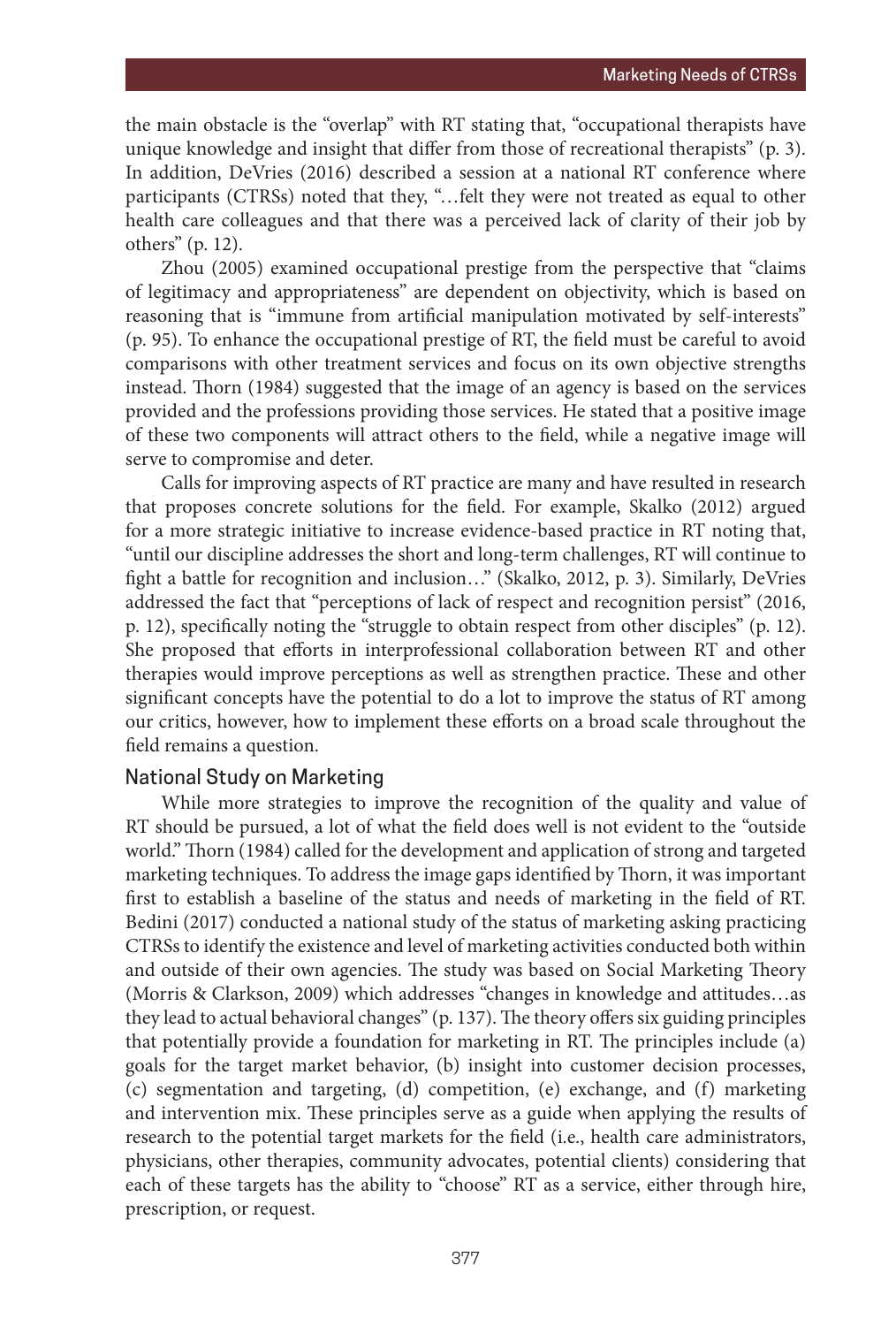The study used an electronic questionnaire with 40 Likert-type and four openended questions that was sent through the National Council for Therapeutic Recreation Certification (NCTRC) to all practicing full-time CTRSs (i.e., 6,500). Results from over 1,000 CTRSs indicated that their participation in marketing strategies was inconsistent. Bedini stated that "…while some CTRSs were implementing successful marketing strategies, others felt inadequately prepared or restricted with regards to developing and/or implementing marketing efforts" (p. 11). For example, findings showed that less than 30% of the respondents conducted marketing tasks and techniques on a regular basis, and only 9.5% of the respondents reported having a formal marketing plan for the RT/TR department. Similarly, 29.3% of the respondents stated that they "never" informed administration on RT evidence-based practice. The results of Bedini's study suggest that more needs to be done to provide effective guidance and techniques for students and professionals to describe, promote, and articulate the value and impact of the field to decision-makers regarding RT practice.

#### Lack of Emphasis on Marketing RT

Potentially, part of the reason there is neither much literature nor discussion about how to market RT might be because it is not identified as a critical skill in professional preparation or credentialing processes. Academically, little specific and tested information exists on how to market RT as a student, or subsequently as a young practitioner. Although curricula provide important content for students to use (e.g., evidence-based practice, advocacy, philosophy), there are no formal plans or strategies in the professional literature or textbooks to guide instructors and students in these areas. There are two current RT management texts (i.e., Austin, McCormick, & Van Puymbroeck, 2016; Carter, Smith, & O'Morrow, 2014), both of which include a separate chapter specifically on marketing; however, only one offers details such as an actual marketing process (goals, assessment, action plans, and potential target markets). In addition, unfortunately, both texts target only upper-level undergraduates, graduate students, and the "first-line" RT managers. Therefore, many RT undergraduates do not get this exposure until a semester or two prior to their internship/graduation.

Similarly, RT accreditation organizations that guide RTs curricular development and implementation provide little emphasis on teaching marketing in the field. For both organizations, the standards that include marketing are found under general management categories rather than as a specific focus. For example, the Committee on Accreditation of Recreational Therapy Education's (CARTE) standard 1.7.5, "knowledge of the principles and practices of promotions, public relations, and marketing" is found under "Managing Recreation Therapy Practice" (CARTE, 2010). Similarly, standard 7.03 of the therapeutic recreation accreditation standards by the Council on the Accreditation of Parks, Recreation, and Tourism (COAPRT) includes marketing in the category of "Management, Marketing, and Finance of Therapeutic Recreation Services" (COAPRT, 2012). Again, the focus of these standards is geared more toward manager responsibilities rather than practice.

Credential requirements for RT practice pose similar issues. NCTRC recently completed its fourth comprehensive 2014 Job Analysis Study and presented competencies in two areas: tasks and knowledge. Of the 69 tasks identified under Job Task Domains required in the field, only one item (#68) directly references marketing RT, comprising only 1.5% of all task-related items. This item, "promote marketing and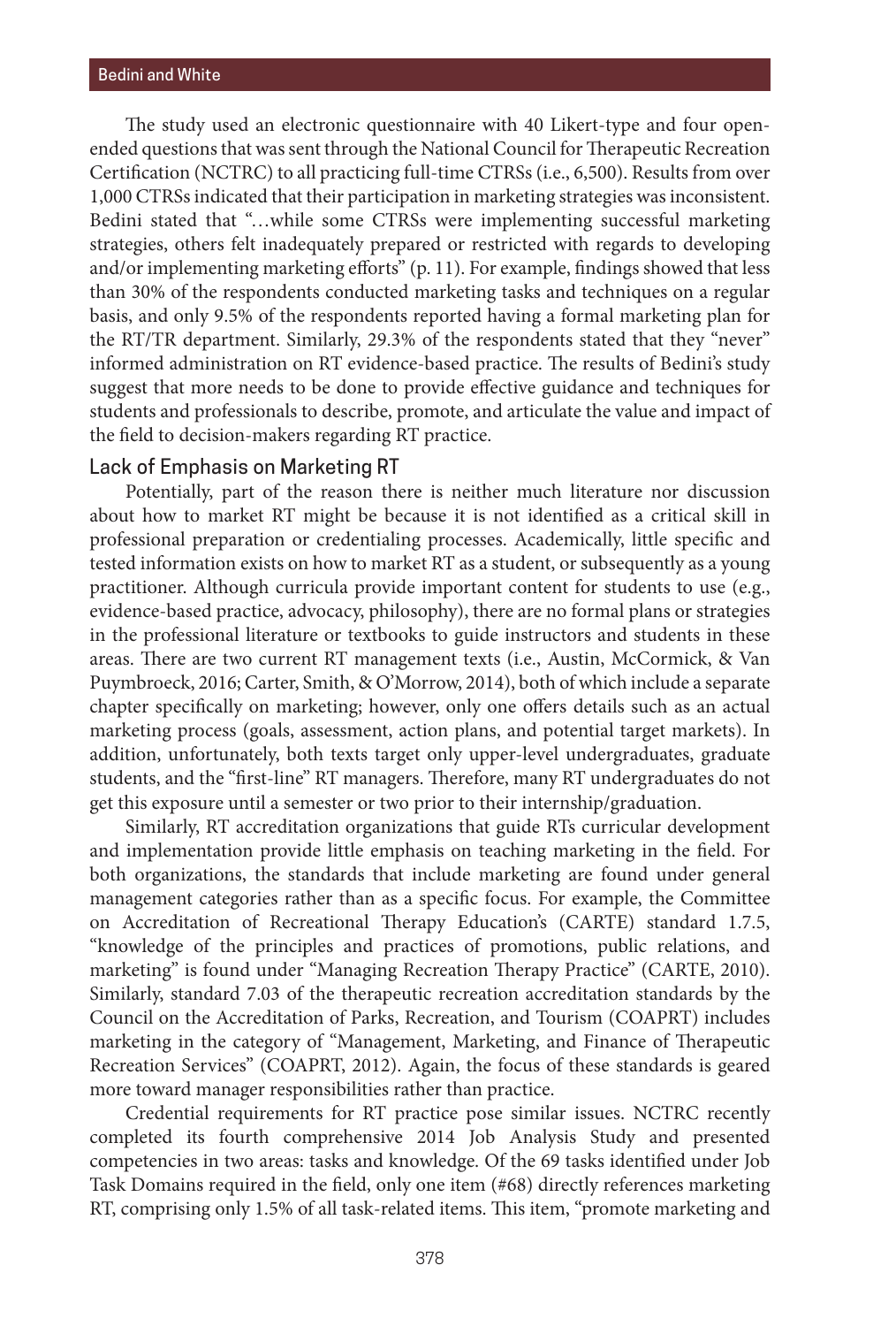public relations," is found under the "Awareness and Advocacy" subheading and had a mean comprehension score of 2.5 out of 5, with a higher score indicating greater knowledge. The second section of the report, Professional Knowledge Domains, provided only one item (#54) under "Advancement of the Profession" that addresses marketing. This item, "Public relations/promotion/marketing," makes up only 1.8% of the knowledge expected of RT students with a mean comprehension score of 2.6 out of 5.

Finally, over the last few decades, RTs national associations (i.e., the American Therapeutic Recreation Association and previously the National Therapeutic Recreation Society), have established marketing committees that, with a few exceptions in the 1990s, typically focused on promoting membership and the organizations themselves. In addition, one can request brochures from NCTRC that provide a profile of RT practice as well as how CTRSs are credible professionals. Nothing currently exists, however, on specific marketing strategies/training to help practitioners address critics outside of the field. With all that is being done, and all that the field has to offer, RT still remains a "best kept secret."

## **Purpose**

In Bedini's (2017) study, analysis of the four open-ended questions was presented only in summary and not examined in any depth or detail. One of these questions specifically asked respondents to share their perceived marketing needs. Different from indicating marketing efforts, responses to this question provided insight into what CTRSs feel they need to be more effective in communicating the value of RT to other target markets. Over half of the respondents (*n* = 564) wrote answers to this question, which indicates interest related to this topic in and of itself. Therefore, the purpose of this analysis was to examine the open-ended, narrative responses to the question regarding the respondents' greatest marketing need for their own RT program. More specifically, this analysis generated themes and categories to facilitate a deeper understanding of the marketing needs of current practicing CTRSs in an effort to establish a baseline for future marketing strategies.

# **Methods**

#### Sample and Instrument

A sample of full-time, practicing CTRSs in the U.S. and Canada was selected for this study. The selection was delimited to only full-time and practicing CTRSs in the U.S. and Canada to reduce input that was not current nor from individuals who were not "hands-on" in the field (e.g., educators, retired practitioners, or individuals who were not currently practicing). The study used a Qualtrics electronic questionnaire that was approved by the university's IRB and distributed through NCTRC. A total of 6,500 potential respondents were selected and received the survey based on these criteria.

A total of 1,114 completed and usable surveys (17.5%) were returned, representing 48 states, the District of Columbia, and six Canadian provinces. The actual sample for this analysis ( $N = 564$ ) comprised respondents who entered a relevant response to the open-ended question, "In your opinion, what is the greatest marketing need for RT/ TR in our agency?"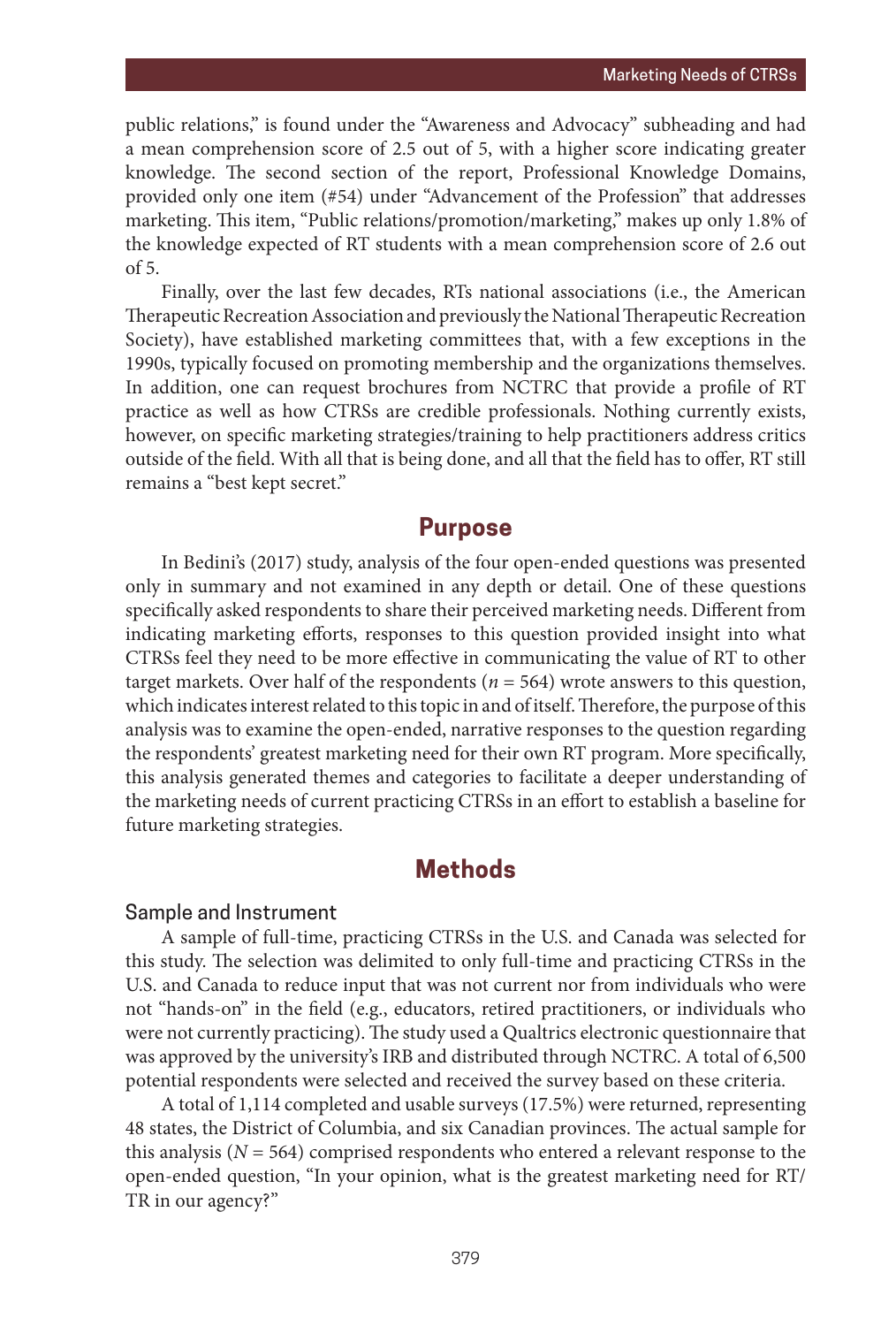#### Data Collection

Responses received from the online questionnaire were collected for both the quantitative and open-ended questions and downloaded from the Qualtrics questionnaire to an SPSS version 24.0 (IBM, 2016)) data file. Columns were provided to accommodate entire entries from the open-ended questions.

#### Data Analysis

A content analysis was conducted on these responses. Content analysis is a type of qualitative analytic strategy used to "ascertain meaning" and "make inferences" from open-ended data (Henderson (1991, p. 91). In this study, the researchers applied content analysis inductively to identify themes and patterns that emerged from the data related to perceptions of needs. To this end, both researchers independently read all responses for emergent themes and then compared identified themes for similarities and discrepancies. Inter-rater reliability was established at approximately 90%. All differences were discussed for resolution and negotiated until agreement was reached. In addition, researchers evaluated questionable responses that were vague or incomplete to determine their inclusion in the study. Overall, differences were minor and easily resolved. Some of the original themes identified were small, and in several cases similar in concept. Therefore, the initially identified themes were then collapsed into broader and more relevant categories before further analysis.

In addition, to determine whether there were differences among respondents based on demographics (e.g., setting, population, years in practice), entries for each category were examined for demographics and then compared using quantitative methods (i.e., cross-tabulations with chi-square and contingency coefficients) to identify relationships among the expected and observed counts for the variables.

## **Results**

Five hundred and sixty-four survey participants responded to the open-ended question about identifying their greatest marketing needs. The demographics for these respondents closely resembled the overall sample of respondents for the larger quantitative study. Most of the respondents solely self-identified as therapists (46.4%). The client population with which most CTRSs worked included behavioral health (34.7%), geriatric long-term care (23.5%), and physical medicine/physical disability (19.3%). The client age categories included adults and older adults (73.3%), pediatrics and adolescents (10.3%), and all age groups (16.4%). Hospitals (36.5%) and skilled nursing facilities (19.0%) were the primary employment sectors indicated by the respondents. The amount of time the respondents have been employed as CTRSs was evenly distributed between 0-10 years (33.9%), 11-20 years (30.0%), and over 21 years (36.1%). For more details see Table 1.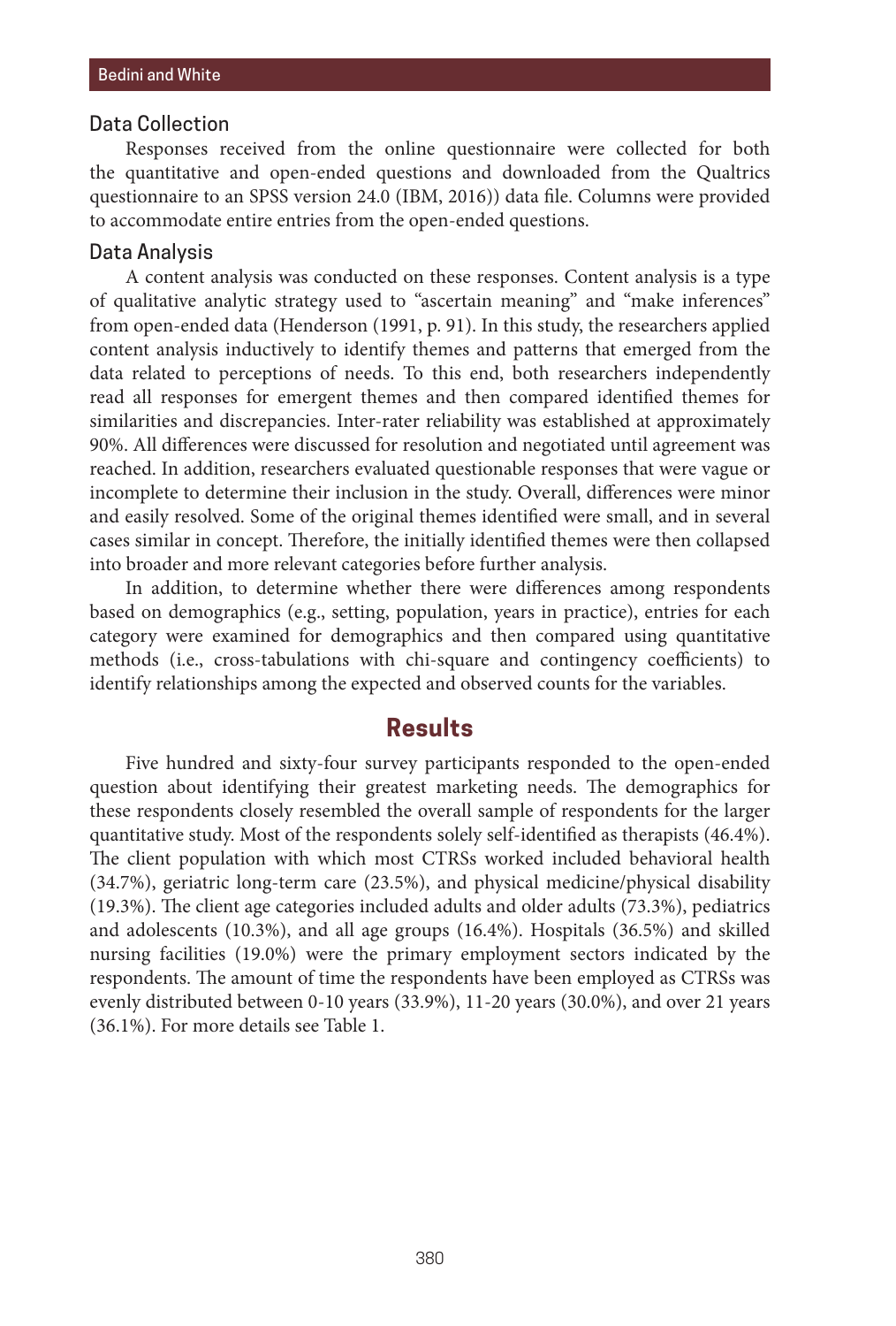## **Table 1**

Demographics of Respondents Who Answered the Marketing Needs Open-Ended *Question Demographics of Respondents Who Answered the Marketing Needs Open-Ended Question*

| Demographics                          | N   | $\frac{0}{0}$ |  |
|---------------------------------------|-----|---------------|--|
| Client Population $(N = 550)$         |     |               |  |
| <b>Behavioral Health</b>              | 191 | 34.7          |  |
| Geriatric Long-Term Care              | 129 | 23.5          |  |
| Physical Medicine/Physical Disability | 106 | 19.3          |  |
| Other                                 | 124 | 22.5          |  |
| Client Age $(N = 553)$                |     |               |  |
| Adults/Older Adults                   | 405 | 73.3          |  |
| Pediatrics/Adolescents                | 57  | 10.3          |  |
| All Ages                              | 91  | 16.4          |  |
| Employment Sector ( $N = 553$ )       |     |               |  |
| Hospital                              | 202 | 36.5          |  |
| <b>Skilled Nursing</b>                | 105 | 19.0          |  |
| Other                                 | 246 | 44.5          |  |
| Years Employed ( $N = 554$ )          |     |               |  |
| $0-10$ years                          | 188 | 33.9          |  |
| $11-20$ years                         | 166 | 30.0          |  |
| $21+$ years                           | 200 | 36.1          |  |
|                                       |     |               |  |

#### Themes and Categories

Content analysis of the data yielded a total of 27 themes (see Table 2). Four of the 27 initial themes were not included in the final categories because their unique attributes did not adequately fit into any of the broader themes and had response values that were too small to warrant their own theme/category. The omitted themes included research (37 responses), HIPAA (11 responses), reimbursement (14 responses), and terminology (i.e., TR vs. RT, 14 responses). These 27 themes were then grouped based on similarities to each other, resulting in eight categories (see Table 3). In order of frequency of responses, the final eight categories of marketing needs were the following: In-Services, Prestige, Resources, Visibility, Recognition, Differentiation, Media, and Community.

**In-services.** This category pertained to the need for more interdisciplinary training (29.6%), promotion of RT services (8.0%), and general education about RT (15.0%). Nearly one-third of respondents reported a desire to have opportunities to provide reality one time of responsions reported a desire to have opportunities to provide education about what RT is to related treatment service providers, medical professionals, and administrators. CTRSs cited that this interdisciplinary training would allow them to "gain respect" from their colleagues by helping them better understand RT and its scope of practice. This category also represented the need practitioners identified for inter-agency promotion of RT services, including educating others about what CTRSs do. One respondent stated, our "biggest need is informing new staff members about the value and services provided by TR." Aside from formal in-service training, these responses indicated the importance of providing general education about RT. For example, one respondent stated, "I think our greatest marketing need is providing general education to the community, clients, and other discipline[s] about the benefits of RT."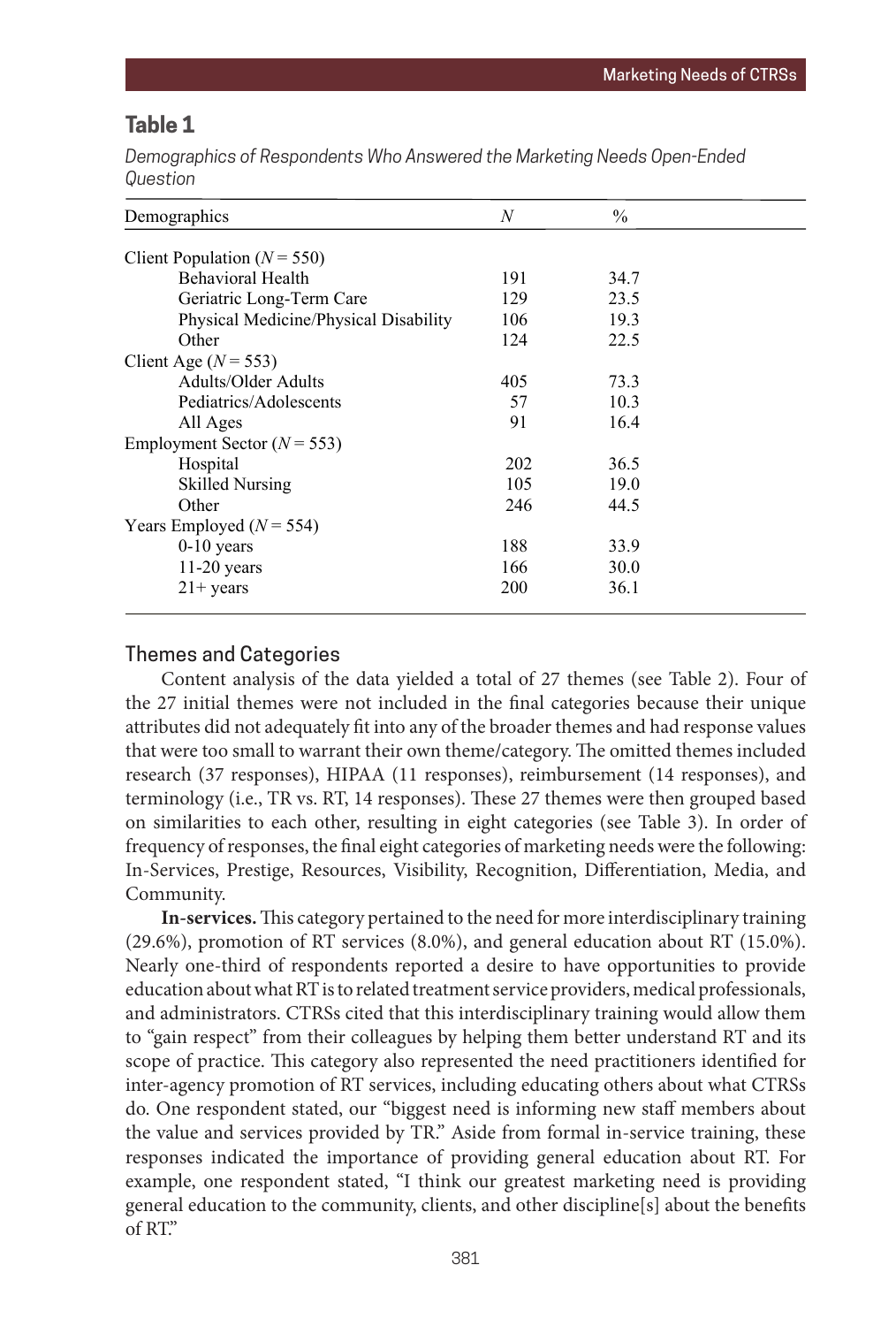## **Table 2** Table 2

*Initial 27 Themes on Marketing Needs Initial 27 Themes on Marketing Needs*

| Personnel             |  |
|-----------------------|--|
| Presence              |  |
| Promotion of Services |  |
| Purpose               |  |
| Reimbursement*        |  |
| Research <sup>*</sup> |  |
| Social Media          |  |
| Support               |  |
| Tangible Materials    |  |
| Terminology*          |  |
| Time                  |  |
| TR vs. Activities     |  |
| Value                 |  |
| Website               |  |
|                       |  |

General Awareness

<u>Presence</u> *Note*: \*These themes were not included in final eight marketing needs categories.

Prestige. This needs category described issues associated with being considered legitimate as a treatment service. Three subcategories emerged: purpose (13.5%), value legitimate as a treatment service. Three subcategories emerged: purpose (13.5%), value  $(7.1\%)$ , and importance  $(6.4\%)$ . Respondents noted that they did not seem connected to other facets within the agency and some indicated they were not valued or viewed as important within the agency. For example, a respondent stated that he was concerned about the "lack of opportunity to utilize all skills within our discipline and lack of opportunity to provide education to upper management and administration on the opportunity to provide education to upper management and administration on the purpose, impact and importance of RT services." They also needed others to know what RT is as a treatment service. Similarly, respondents expressed the need to be seen as a valuable team member and service provider especially by their interdisciplinary as colleagues and key decision-makers. One respondent noted, "We do not provide enough education to critical decision makers about the value of TR. Our clients understand the value of it [RT], but I am not so sure that the decision makers understand." Not only did the respondents want their roles and services to be valued, but they also wanted others to realize the importance of their treatments. As one respondent stated, RT professionals need to "help other departments and professionals understand the importance of the hours for recreation therapy."

**Resources.** Respondents expressed the need for more resources, which included personnel (11.2%), money (6.4%), time (4.6%), and administrative support (3.7%). "I am the only CTRS" was a common sentiment among respondents. The respondents citing a need for more personnel to provide RT services stated that they did not have the time or money to commit to marketing. Several respondents expressed that their budgets barely accommodated their client care needs, thus, there was no money in their budgets to spend on marketing efforts. Last, some CTRSs noted the lack of support from agency administrators "to dedicate time and resources to marketing and promotion." Gaining administrative support could lead to more personnel, money, and time, which may increase an RT department's visibility.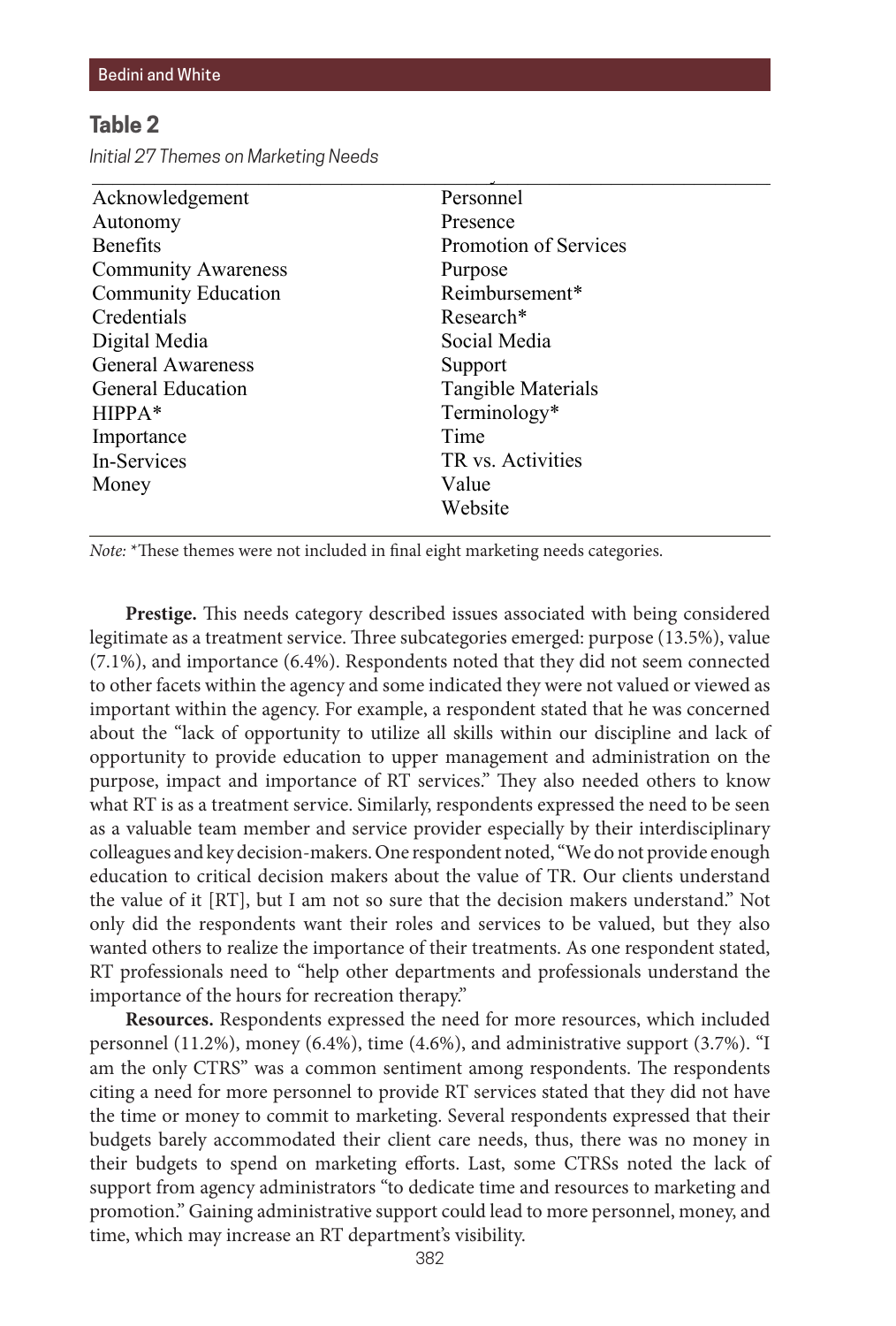# **Table 3**

Final Marketing Needs Categories with Sub-Categories

| Categories                                                                              | $\frac{0}{0}$ |  |
|-----------------------------------------------------------------------------------------|---------------|--|
| In-Services ( $n = 240$ )<br><b>Interdisciplinary Training</b><br>Promotion of Services | 42.6          |  |
| <b>General Education</b><br>Prestige ( $n = 138$ )<br>Purpose<br>Value<br>Importance    | 24.4          |  |
| Resources ( $n = 123$ )<br>Money<br>Personnel<br>Time<br>Support                        | 21.8          |  |
| Visibility ( $n = 109$ )<br>General Awareness<br>Presence<br>Tangible Materials         | 19.3          |  |
| Recognition ( $n = 97$ )<br>Acknowledgement<br><b>Benefits</b>                          | 17.2          |  |
| Differentiation $(n = 91)$<br>Autonomy<br>Credentials<br>TR/RT vs. Activities           | 16.1          |  |
| Media $(n = 77)$<br>Digital Media<br>Social Media<br>Websites                           | 13.7          |  |
| Community ( $n = 52$ )<br><b>Community Awareness</b><br>Community Education             | 9.2           |  |

**Visibility.** This category addressed being known and available to potential clients. Three interrelated subcategories included general awareness (5.1%), tangible materials (8.2%), and presence (8.3%). One respondent described a need for "more visibility and education both inside the organization and outside in the community about what RT services involve and how it can benefit people served." In addition, specific to visibility and exposure, respondents identified communicating about their services via tangible materials. Most notably, these materials included business cards, brochures, newsletters, bulletin boards, and posters. Another frequently mentioned visibility need was "presence" which involved RT having visual exposure through various means (e.g., signage, informational displays). To this point, a respondent shared the consequence of having no branding in RT stating, "There is nothing on our business logo that says RT is available or shows that RT is available."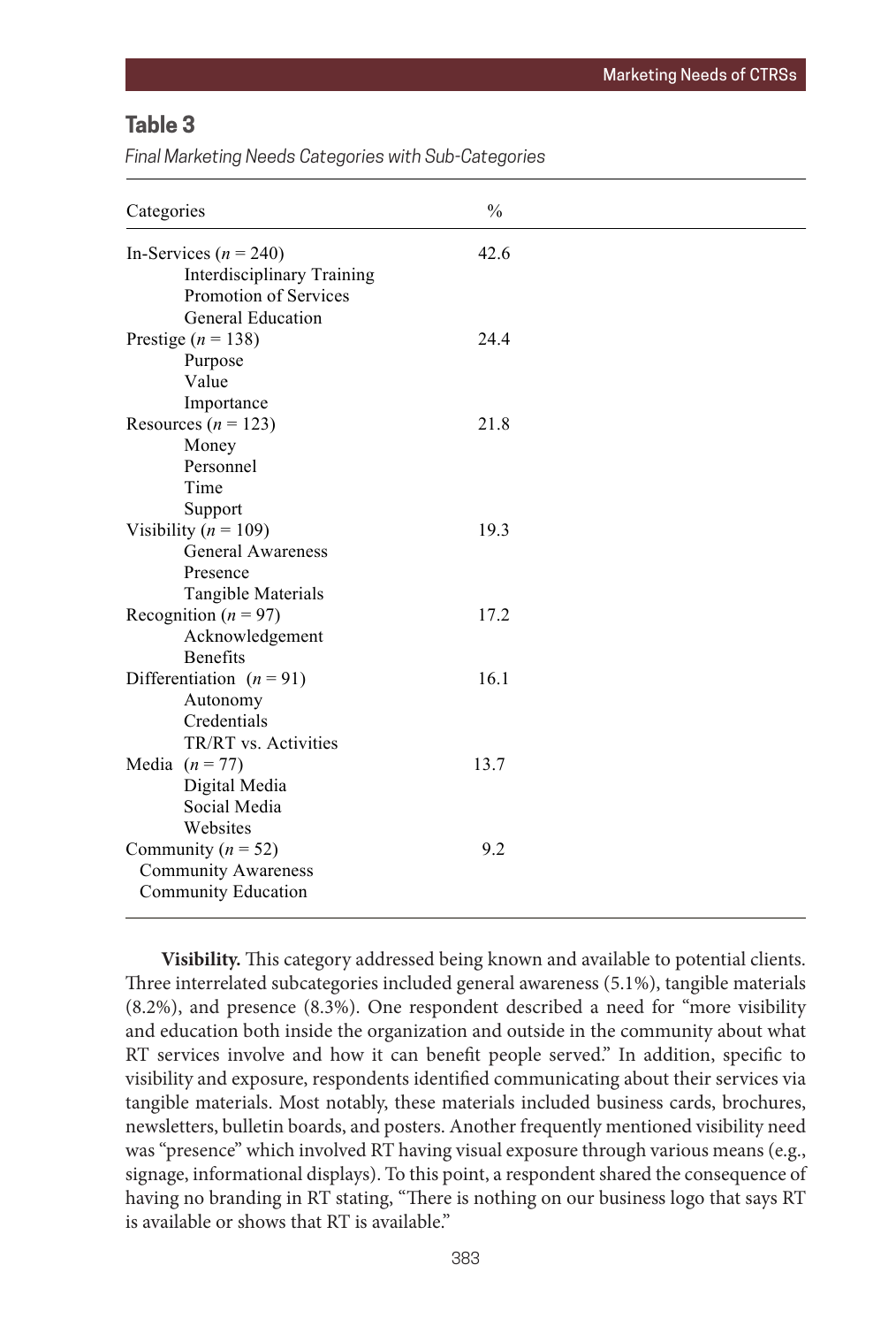**Recognition.** Although similar, this category was distinguished from prestige in that it focused primarily on acknowledgment (7.3%) and benefits (11.3%) rather than purpose and importance. Several respondents noted that they want their treatment team colleagues and agency administrators to recognize and acknowledge that RT professionals are an equal component of the team. One described a desire for their administrators to "acknowledge RT staff... and complement their strengths. State what positive outcomes they were able to obtain." Similarly, the respondents wanted these individuals to recognize the benefits that their RT services are having on their clients. As one respondent stated the desire "…to be recognized by administration about the need and positive benefits of RT." Similarly, several respondents identified the specific need for more research and evidence-based practice to help support and validate RT services. For example, one respondent highlighted this need by stating that "All other fields within our division have a great presence with this and RT is lagging behind."

**Differentiation.** Practitioners who work in agencies that employ PTs and OTs as well as other related services, such as activity professionals, might have more needs for establishing distinction than those who work in a community-based environment. The Differentiation category contains three subcategories: autonomy (3.9%), credentials (4.8%), and RT versus activities (9.2%). The autonomy subcategory comprised needs related to being viewed as a stand-alone treatment service. For example, one respondent stated, "the need... to market RT as a 'stand-alone' discipline" because their "organization 'lumps' [RT] together as therapeutic services." Another noted, that staff outside of their department "does not recognize CTRS as an important credential." Respondents also noted the need to separate the perception that RT is merely diversional activities. One respondent noted the need to communicate that, "RT is a viable profession and not a diversion for patients to stay busy." Respondents expressed that they are battling against being viewed as "babysitters" rather than therapists. One respondent shared, "Despite others claiming to know what we do, they always describe us as the 'fun people,' or the 'Play Lady,' or 'They make it fun here for the kids,' but there is so much more to us. Not sure how to get that across after 25 years!" Another respondent shared that "when RT/ TR is mentioned they [other therapies] "use the statements [like] 'all we do is have fun,' 'wanna play games,' 'wanna play bingo;' for our community outings, people call them 'field trips,' which is annoying!"

**Media.** The Media category can be broken down into digital media (3.9%), social media (7.4%), and websites (4.8%). Digital media needs entailed more access to opportunities to promote their programs through TV, radio, and other media outlets. Similarly, respondents mentioned the need for more opportunity and investment in social media (e.g., Facebook, Twitter) for their programs. Many of the individuals who cited websites as a marketing need expressed that they were overlooked by the agency administration by being left out of the agency's marketing efforts online. One respondent commented that, "…our company's website does not even acknowledge our department!" Another noted, "Our website should also have a description about what we do. As of now, there is nothing."

**Community.** Although the Community category had fewer responses than some of the other categories, its subcategories are important to marketing the field of RT. This category comprises community education (3.5%) and community awareness (6.6%), both of which are seen as imperative to the success of establishing a wellrounded program. Respondents noted they would like RT to be involved in, "more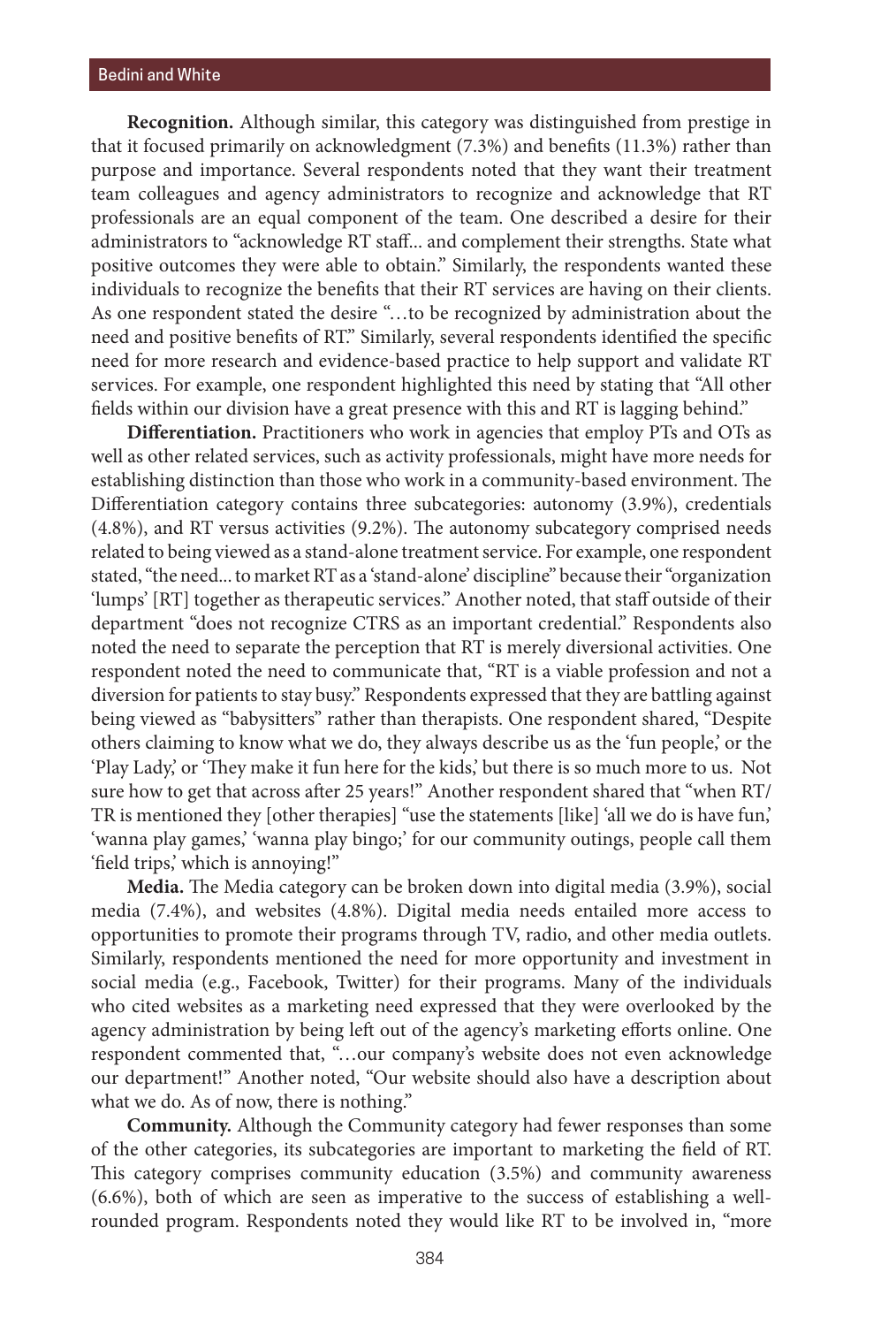community outreach for marketing to community-based clients" as well as the desire to "showcas[e] the benefits of RT in the community."

#### Comparative Analyses

Additional interpretive analysis examined each of the eight categories by the demographic data to determine if there were any statistically significant differences. Results showed that CTRSs who had been working in the field for 10 years or less were more likely to express marketing needs associated with In-Services than those with more than 10 years of experience ( $p = .013$ ). Also, practitioners who worked with clients with diagnoses in behavioral health and long-term care appeared to have more marketing needs in the areas of prestige when compared to those working with other populations ( $p = .026$ ). Practitioners who worked with clients with physical disabilities were more likely to share needs associated with visibility than those working with other populations ( $p = .007$ ). At the same time, CTRSs who worked in skilled nursing facilities were most likely to struggle with differentiating RT from Activities programs ( $p =$ .026). Two categories, Recognition and Resources, showed no statistically significant differences, suggesting that practitioners in all settings have equal needs in these areas.

# **Limitations**

Limitations to this study were centered primarily on the need to gain greater depth of information about the populations surveyed as well as within the answers provided. The majority of respondents were from hospital and skilled nursing facilities settings, with a limited number of respondents working with groups such as pediatrics or corrections. The low response rates for these specific populations make it impossible to analyze them separately. As a result, information from in this study cannot be generalized to RTs working with those populations. A second limitation centers around the vague nature of some of the respondents' comments. Although many comments were direct, specific, and detailed, a number of them were brief, individualized without explanation, or cryptic. Since these data could not be used, it compromised the ability to analyze and identify specific needs in some cases.

## **Conclusions and Discussion**

The purpose of this study was to examine narratives from the open-ended question on marketing needs among these practicing CTRSs to determine emergent themes and patterns. Seven categories of marketing needs in RT were identified and described. Several conclusions and recommendations were evident from these results.

First, it is important to note that marketing is clearly a concern of CTRSs currently practicing in the field. The fact that over 50% of the 1,114 respondents from the larger quantitative study answered the open-ended question on needs is an indicator of the work to be done in the field. Also, the specific needs that were shared were diverse but also consistent across levels, settings, and population types.

Second, the themes that emerged fell into categories in both internal (e.g., dept. agency) and external (e.g., community) capacities, although some settings and populations were more likely to have internal versus external related needs. Similarly, emergent themes also represented both conceptual as well as practical perspectives. The categories of Visibility, Recognition, Differentiation, and Prestige could be viewed as conceptual marketing needs in that they centered around perceptions and vision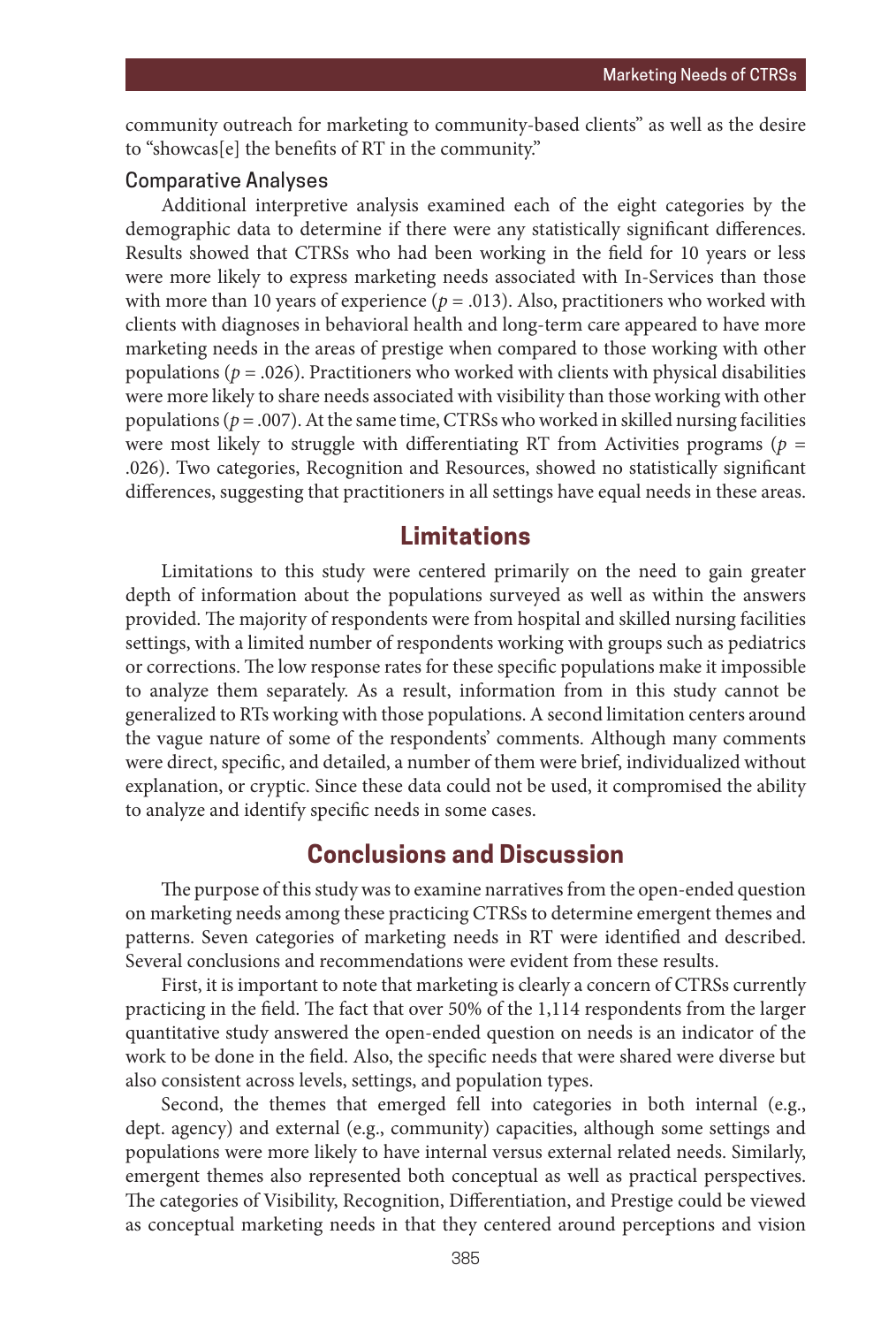rather than techniques of practice. Equally as important, the categories of In-Services, Resources, Media, and Community addressed practical needs and tangible skills. In addition, results suggested that conceptual and practical needs seem to be intertwined. For example, the lack of resources could lead to a lack of recognition and conversely, a lack of recognition would likely compromise the ability of RTs to secure resources.

Third, the responses reinforced and expanded conclusions from previous research and literature discussed above about RT being perceived less than a viable treatment service. Many practitioners expressed frustration, not only related to their less than desired status, but also regarding their lack of time, knowledge, or resources to address these issues. Few responses, however, identified specific strategies they used to pursue or address these issues.

Finally, when considering the identified needs shared by these respondents that related to the three indicators of occupational prestige suggested by Rosoff and Leone (1991), few if any, noted a need for an advanced degree or increased salary to demonstrate the value of RT. Rather, these respondents emphasized the importance of getting others to see the benefits and value of RT services and thus choosing it as a treatment service. These results, in addition to recent literature, suggest that in the short term, focusing more heavily on demonstrating and marketing RT's "social value," might best serve the field in terms of educating and addressing misconceptions of target markets (e.g., Chen & Chippendale, 2018) and advancing our occupational prestige.

## **Recommendations**

Practical as well as research recommendations are warranted based on the results of this study. In terms of practice, several short-term approaches could be pursued to help CTRSs gain marketing skills. First, more "how-to" materials need to be made available to students in pre-service programs through coursework to prepare them prior to graduation on how they can market the field to different target markets. Similarly, RT practitioners also lack the opportunities to learn successful marketing strategies. As noted in the In-services section, almost one-third of respondents expressed a desire to teach other related treatment service providers, medical professionals, and administrators about RT. Some expressed time and resource constraints. To address this need, professional RT organizations on the state and national levels should consider the development of templates for presentations, handouts, and other materials that would provide a standard guide regarding what and how RTs could market their programs to specific target groups. Materials that give examples of successful strategies, as well as how to overcome barriers and obstacles in marketing could be researched, designed, and made available to all RT practitioners. This would not only encourage practitioners who have time constraints, but also provide a consistent message about RT across settings and services.

Second, although formal training on how to market RT is not readily available, RT practitioners should seek out the guidance of professionals in their agencies who might serve as marketing specialists. Coordinating with personnel in these positions would help RT practitioners address several of the needs categories identified in this study. In addition, practitioners already in the field who have successful techniques and skills in marketing their programs should consider submitting these ideas as training sessions for local, state, and national RT conferences and workshops.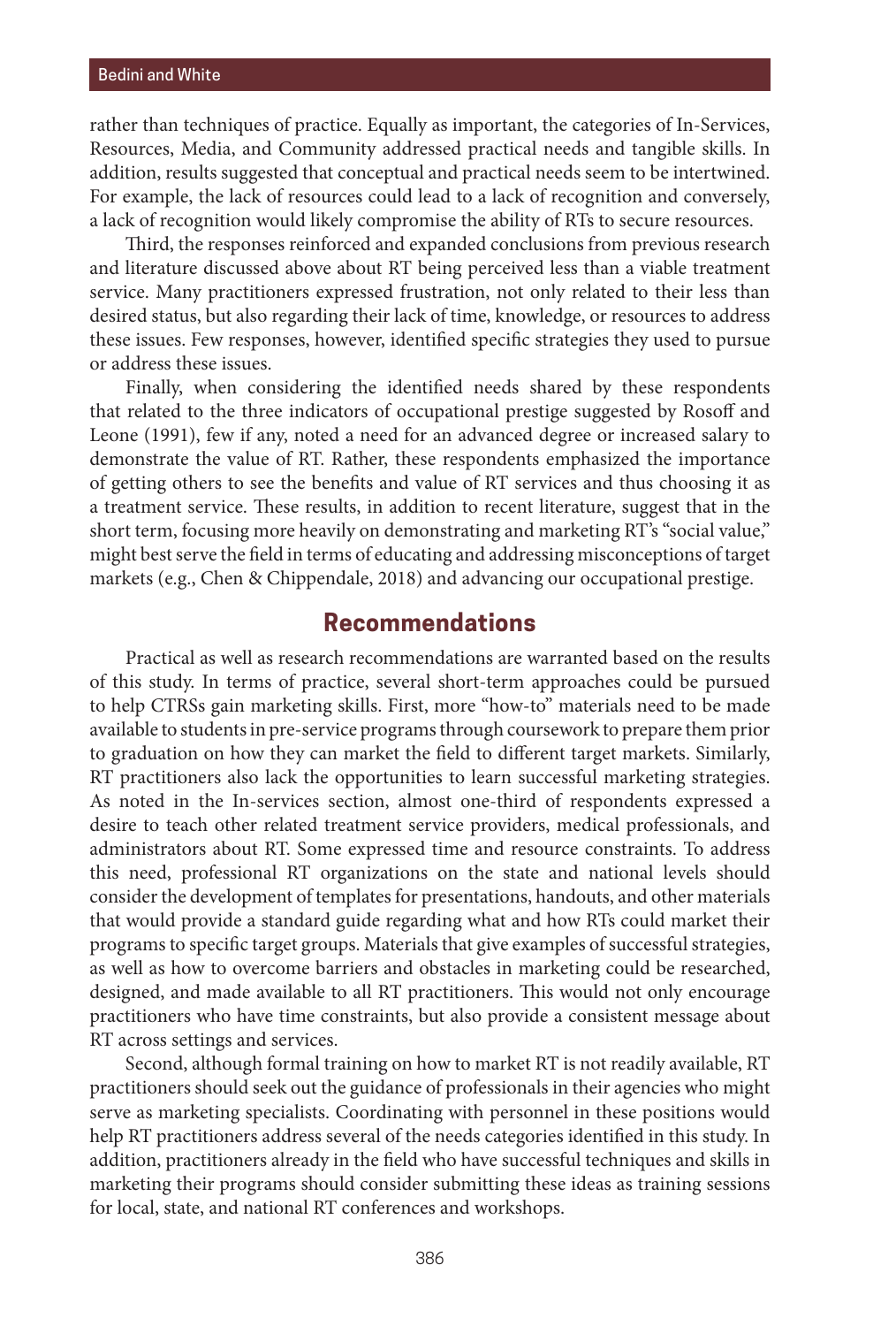Several recommendations for future research on this topic also exist. Clearly, more research is warranted on the topic of marketing in the field of RT. Identifying by setting, specific needs and/or strengths would help in the development of marketing materials that could address specific target markets.

Related to understanding issues within settings, one of the limitations of the study was the low response rate from practice areas such as pediatrics, corrections, and other sectors that are typically underrepresented and where fewer RTs are employed. As a result, these groups were combined into an "Other" category for statistical analyses. Intuitively, however, the diversity among these settings suggests that there would be differences between each of these if the response rates had been greater. Further research on marketing in the field should seek to increase the numbers of these groups for more focused analysis (e.g., stratified sampling, focus groups).

Another area for future research is the use of qualitative methods to gain a more in-depth understanding of the particular marketing needs of RT practitioners. Focus groups or semi-structured interviews could provide the insight needed to develop and sculpt specific and meaningful marketing strategies for the field.

Now that CTRSs' needs have been identified, future efforts to design and test materials to address marketing needs for the field of RT should be considered in concert with the principles of the Social Marketing Theory (SMT) (Morris & Clarkson, 2009) that framed Bedini (2017)'s study. Understanding goals and motivations of potential target markets in addition to the needs of CTRSs has potential for developing more effective marketing strategies.

Finally, the next job analysis survey by NCTRC should include an additional source of information to help determine the categories and details of job tasks of the field. Specifically, in addition to identifying the tasks that CTRSs actually do practice, survey items should be added that ask about what knowledge/skills CTRSs need but might not possess or use. Although the tasks that are being evaluated are important, potentially there are areas that practitioners are not doing, but that could improve service provision, such as marketing. If the Job Analysis Survey measures only tasks that are being done, rather than also soliciting information on tasks that should be done but are not, then it influences the preparation of students in only the areas where competence has already been established without adding the potential for improving RT services in the future.

# **References**

- Austin, D. R., McCormick, B. P., & Van Puymbroeck, M. (2016). *Management functions in recreational therapy.* Urbana, IL: Sagamore.
- Bedini, L. A. (2017). Analysis of the status and extent of marketing and promotion strategies in the practice of recreation therapy. *Annual in Therapeutic Recreation, 24*, 1–13.
- Carter, M. J., Ashton, C., Hutchins, D. & Wolfe, B. D. (2016). Move to master's degree for entry-level practice?. In N. J. Stumbo, B. D. Wolfe, & S. Pegg (Eds.), *Professional issues in therapeutic recreation: On competencies and outcomes* (3rd ed., pp. 173–196). Urbana, IL: Sagamore-Venture.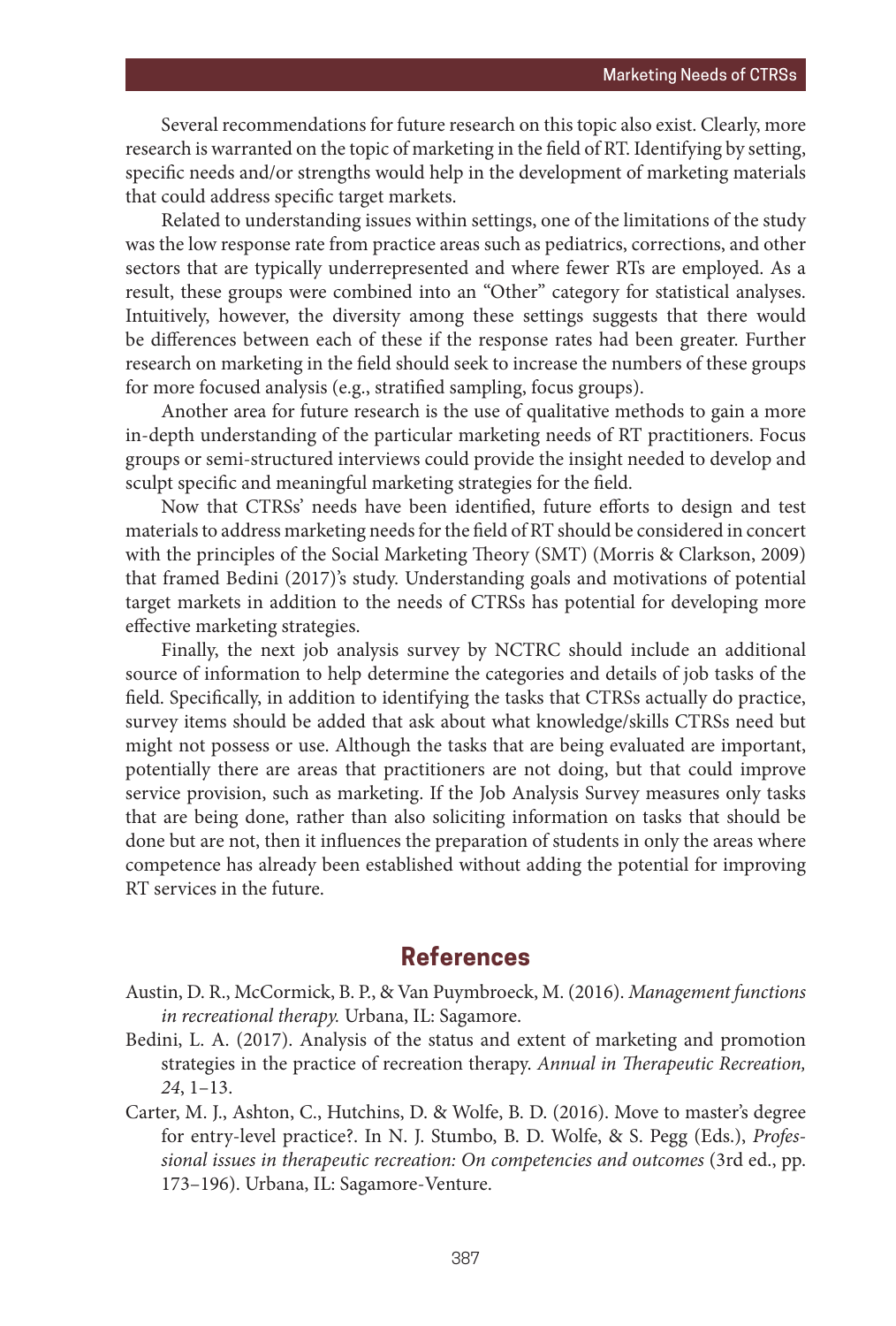- Carter, M. J., Smith, C. G., & O'Morrow, G. S. (2014). *Effective management in therapeutic recreation services* (3rd ed.). State College, PA: Venture Publishing.
- Chen, S., & Chippendale, T. (2018). Leisure as an end, not just a means, in occupational therapy intervention. *The American Journal of Occupational Therapy, 72*(4), 1–5.
- Committee on Accreditation of Recreational Therapy Education (CARTE). (2010). Procedures for accreditation of education for recreational therapy practice. Retrieved from http://www.caahep.org/documents/CARTE%20Policies%20and%20 Procedures%20Manual\_Final%20102911.pdf
- Council on the Accreditation of Parks, Recreation, and Tourism (COAPRT). (2012). Guidelines for learning outcomes for therapeutic recreation education. Retrieved from https://www.nrpa.org/uploadedFiles/nrpa.org/Professional\_Development/Accreditation/COAPRT/TR%20Guidelines%20for%20Learning%20Outcomes\_11-30-11.pdf
- DeVries, D. (2016). Therapists perceptions and valuing of interprofessional collaboration. *Annual in Therapeutic Recreation, 23*, 12–30.
- Dwulit, M. P. (2017). Student perceptions of therapeutic recreation. *Therapeutic Recreation Journal, 51*(3), 193–205.
- Harkins, L. E. (2010). Administrative perspectives of recreational therapy services in North Carolina. (Unpublished master's thesis). University of North Carolina at Greensboro, Greensboro, NC.
- Harkins, L. E., & Bedini, L. A. (2013). Perceptions of health care administrators regarding recreation therapy in North Carolina. *Annual in Therapeutic Recreation, 21,*  16–31.
- Henderson, K. A. (1991). *Dimensions of choice: A qualitative approach to recreation, parks, and leisure research.* State College, PA: Venture Publishing.
- Hinton, J. (2000). Looking up from the bottom of the barrel? Examining occupational prejudice toward recreational therapy (Unpublished doctoral dissertation). Clemson University, Clemson, SC.
- IBM (2016). *SPSS 24.0.* United States of America: SPSS, Inc.
- Morris, Z. S., & Clarkson, P. J. (2009). Does social marketing provide a framework for changing health care practice? *Health Policy, 91*(2), 135–141.
- National Council for Therapeutic Recreation Certification. (2014). 2014 NCTRC Job Analysis Report: NCTRC Report on the International Job Analysis of Certified Therapeutic Recreation Specialists. Retrieved from https://nctrc.org/wp-content/ uploads/2015/07/JobAnalysisReport.pdf
- Rosoff, S., & Leone, M. (1991). The public prestige of medical specialties: Overviews and undercurrents. *Social Science and Medicine, 32*(3), 321–326.
- Skalko, T. K. (2012). RT research in the context of health care reform. *Annual in Therapeutic Recreation, 20*, 1–4.
- Smith, R. W., Perry, T. L., Neumayer, R. J., Potter, J. S., & Smeal, T. M. (1992). Interprofessional perceptions between therapeutic recreation and occupational therapy practitioners: Barriers to effective interdisciplinary team functioning. *Therapeutic Recreation Journal, 26*(4), 31–42.
- Thorn, B. E. (1984). Marketing therapeutic recreation services. *Therapeutic Recreation Journal, 18*(4), 42–47.